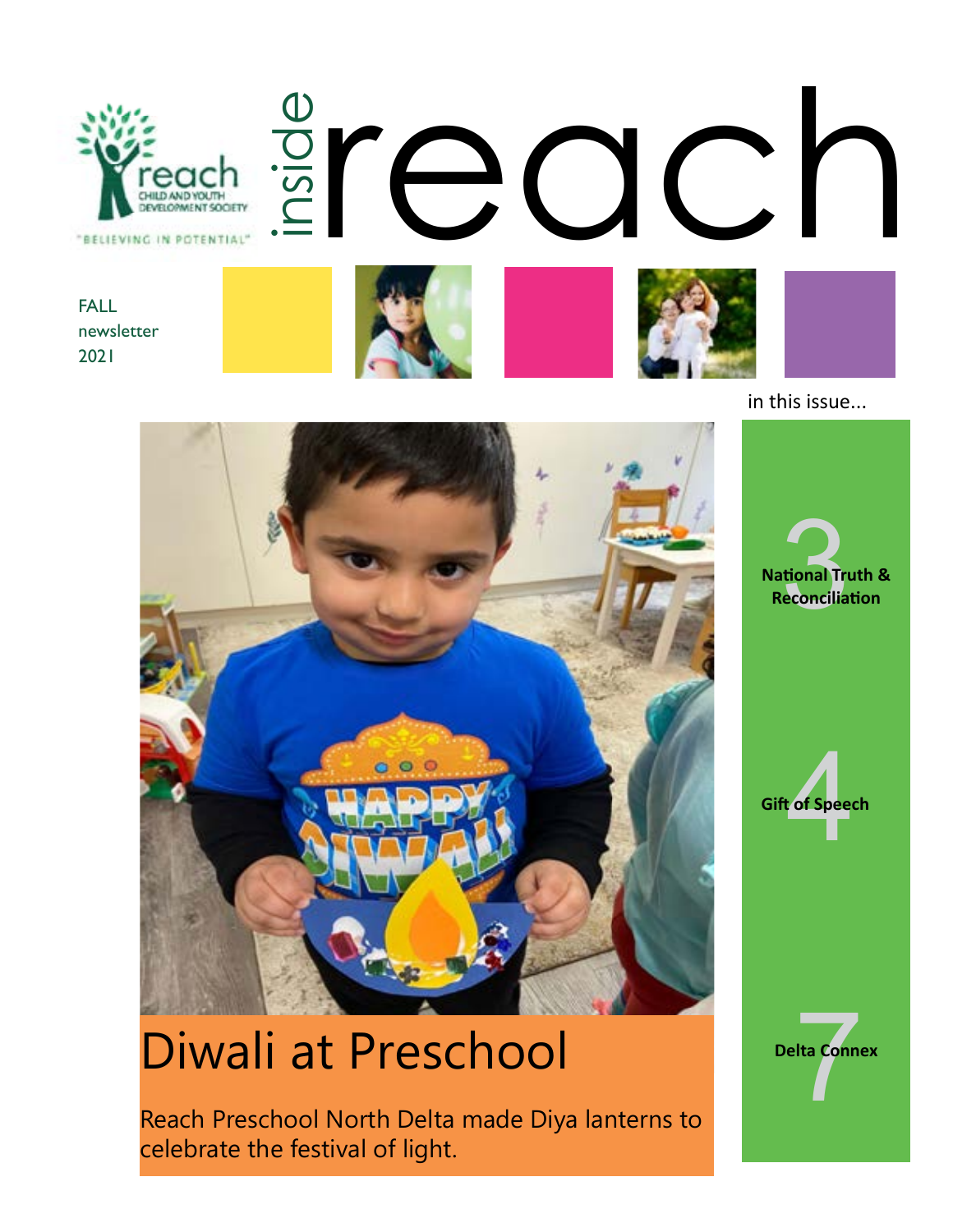# inside reach

is published quarterly and is distributed free of charge to the membership of Reach Child and Youth Development Society. If you would like to subscribe or unsubscribe call 604-946-6622 ext. 0 or email info@reachchild. org and write "newsletter" as subject line.

Submissions are welcome. Children's writing or artwork is welcome. Please include your contact information with your submission. Submissions can be emailed to alisonm@reachchild.org with "newsletter" in the subject line, faxed to 604-946- 6622 (please do not fax artwork), mailed or dropped off at the front desk. For more information about the "inside reach" newsletter please call 604-946-6622 ext.337.



5050 47 Ave, Delta, BC V4K OC8 604-946-6622 Fax: 604-946-6223 info@reachchild.org www.reachchild.org

#### **Reach Play and Learn Centre**

11415 84th Avenue North Delta, BC V4C 2L9 604-501-1502 Fax: 604-501-1359

# Message from the President



Fall really seems to be the start of the new year. School begins, children's activities begin and we start looking towards new goals and achievements for the calendar year. REACH sets its goals and strategic plans and reviews them on a regular basis.

We also take into consideration new directions and trends in the field of delivering services to children with a variety of needs.

The Ministry of Children and Family Development (MCFD) has just released a new framework to better support children and youth with support needs (CYSN) and their families. Research was done in 19 communities and included reports to the Ministry as well as academic research. CYSN has developed a framework and concluded that:

- More services are needed
- Families with resources have an easier time accessing services
- Services that are culturally responsive and trauma-informed are needed
- Family support is desired and beneficial
- Families regard a one-stop, hub infra structure as ideal

From: CYSN Service Framework Development. Summary of Engagement and Research Findings 2021

REACH is already supporting our families with many of their themes of Accessibility, Eligibility, Equity, Cultural Responsiveness, Inclusion and Family Support. Once again, I feel so proud to be part of an organization that is so cognizant of the needs and supports of our children and youth.

Our Annual General meeting was held virtually on September 19th and 93 staff, friends and families were able to join us on Zoom. Our Board elections were part of the evening, and we have full slates. We welcomed Claire Hatcher to our Society Board. Our Board members bring a great deal of knowledge, experience to the board and understand the many challenges of our families face daily. I am so pleased they are continuing in this volunteer position.

Our REACH Gala was turned into an "Ungala" this year due to COVID. With the support of donated sponsorships and the auction proceeds we were able to raise \$60,000. We are so thankful for everyone's continued support. The funds we raise help support programs and allow us to include more children with shorter wait times. The Kingfisher Oceanfront Resort & Spa Getaway and 50/50 raffle proceeds contributed \$4800 to the total!

*On behalf of the REACH Society Board of Directors,*

*Phyllis With, President*

# **2021/2022 Board of Directors**

#### **Reach Child and Youth Development Society :**

Phyllis With, President; Angela Keulen, Vice president; Ryan Thomas, Treasurer; Marcia McCafferty, Secretary; Shirley-Ann Reid, Director; Karen Ostrom, Director; Carmel Tang, Director; Stuart Bowyer, Director; Lois Wilkinson, Director; Brent Graham, Director; Pindi Mann, Director; Claire Hatcher, Director

#### **Reach Child and Youth Charitable Foundation:**

Denis Horgan, Chair; Katherine Bamford, Vice Chair; Ryan Thomas, Treasurer; Valerie Bartlett, Director; Somi Benning, Director; Laura Dixon, Director, Sharon Schoeffel, Director; Jit Sangha, Director





Like , follow, look and watch . There are lots of ways to connect to Reach . Visit us at www.reachdevelopment.org to link to all of our social media.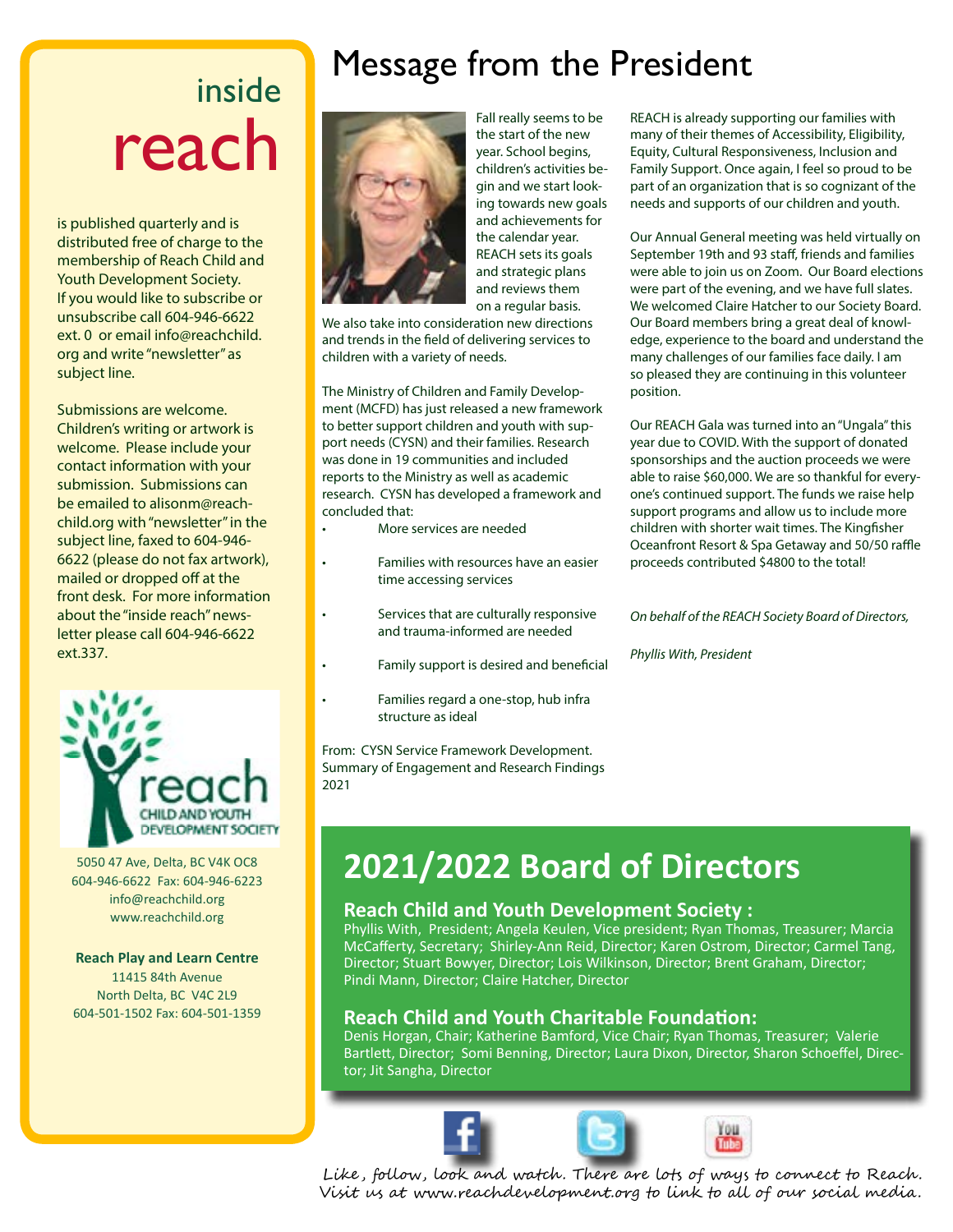## Reach for the Stars Ungala 2021



Ocean Trailer's Mack Keay picks up a load of prizes.

Reach Child and Youth Development Society's Ungala 2021 fundraising virtual auction raised an incredible \$56,100 for children with developmental needs in Delta, Surrey and Langley.

The auction ran from Oct. 2 to 18 and the generous auction prizes were donated by local businesses and individuals in the community. Prizes included travel experiences, epicurean adventures, gift baskets, golf, spa treatments and assorted gift cards. Successful bidders began picking their winnings from the Reach Child Development Centre in Ladner on Oct. 19, 2021.

When the in-person Reach for the Stars gala was postponed due to COVID-19, presenting sponsors Ocean Trailer and Vancouver Fraser Port Authority; gold sponsors Beedie and Westshore Terminals; bronze sponsors Tsawwassen Shuttle, BA Blacktop and Ceres Terminals Canada generously converted their sponsorships to donations to support the Ungala 2021 fundraiser.

"REACH donors, guests and sponsors rallied around us as we pivoted from an in-person event to a virtual auction due to the pandemic and the amazing success of the auction clearly reflects the tremendous generosity of spirit that resides within the communities we serve, " said Kristin Bibbs, REACH Development Manager. "The new gala date is June 4, 2022, and we very much look forward to seeing everyone in person then."

### National Truth and Reconciliation Day





We marked the first National Truth and Reconciliation day on September 30th. Preschool children wore orange in memory of indigenous children taken to residential schools. In addition, they added their handprints and signed their names on a poster reminding us all that Every Child Matters.



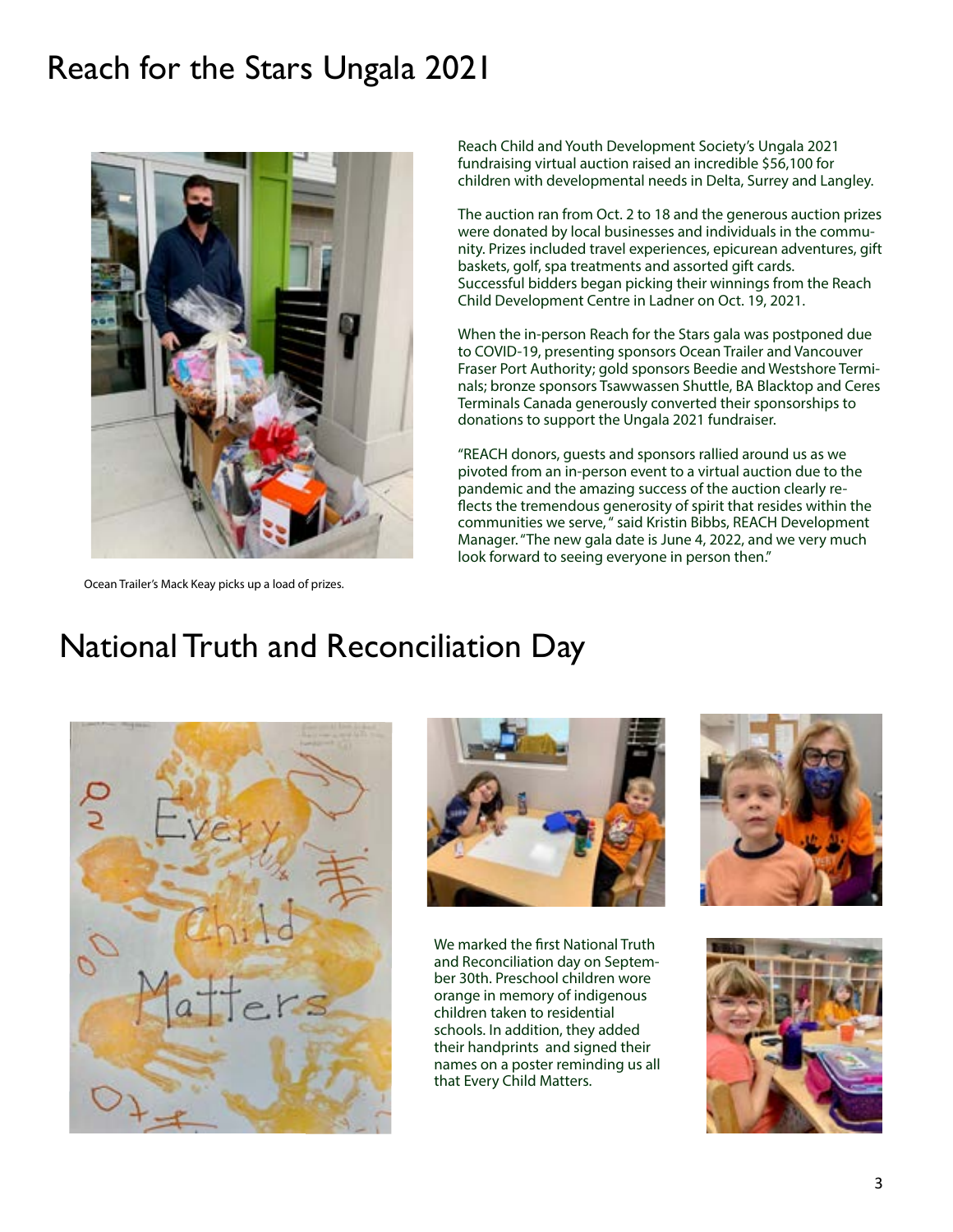# REACH Holiday Appeal 2021!



Speech therapy sessions identify, assess and support issues related to communication development in children. REACH Speech Language Pathologist Gina Maslin says "children benefit enormously from the iPad device" and this year REACH is fundraising for hours of speech therapy and the iPads that are such successful tools within the sessions.

In REACH Gift of Speech 2021, you will meet Nicole, who started REACH speech therapy sessions at 3 years old with no verbal language. As REACH SLP Gina Maslin relates, when she graduated from the under 6 program, she was communicating verbally using words and short phrases and was using the ipad to learn to use longer sentences. Nicole is now in the over 6 program and continues to make progress with her language, academic and self-help skills.

#### Visit [Gift of Speech campaign page](https://www.canadahelps.org/en/charities/reach-society/campaign/2021-gift-of-speech/) to see our videos!

Speech therapy sessions assess and support issues related to communication development in children. Areas of development include: production and sequencing of speech sounds, learning words and putting them together to produce phrases and sentences, understanding questions and following directions, social communication skills, fluency or stuttering, voice disorders, hearing loss, and, alternative and augmentative communications needs.

Many children have speech deficits that can limit their future and it is critical to provide support as early as possible. Reach Child and Youth Development Society provides speech therapy to children with complex development needs. REACH also uses augmentative tools like iPads that allow children communicate by pressing a button.

As part of their community outreach, the Warner Bros. Superman & Lois cast who film in Ladner, BC joined with us to support the campaign with a donation of 120 hours of speech therapy! In addition, cast member Erik Valdez who plays Kyle Cushing, recorded a personal message to kick off this year's Gift of Speech Campaign. We are grateful for their support and ask that you consider joining Superman & Lois in giving the gift of speech to a family this holiday season. Your gift of \$50 allows one child to receive a speech therapy session – and 10 sessions are enough to make a meaningful difference to a family.

Envision Financial, a division of First West Credit Union, stepped up to match \$5,000 in funds to support 10 children! We are thrilled to report \$22,000 in donations raised at time of printing!! Sending a big thank you to both these community partners and all our caring donors who are making this fundraiser so successful. To learn more and to donate, visit [www.reachchild.org](https://www.reachdevelopment.org/), and click the Gift of Speech 2021 banner on our home page.



Gina Maslin, REACH SLP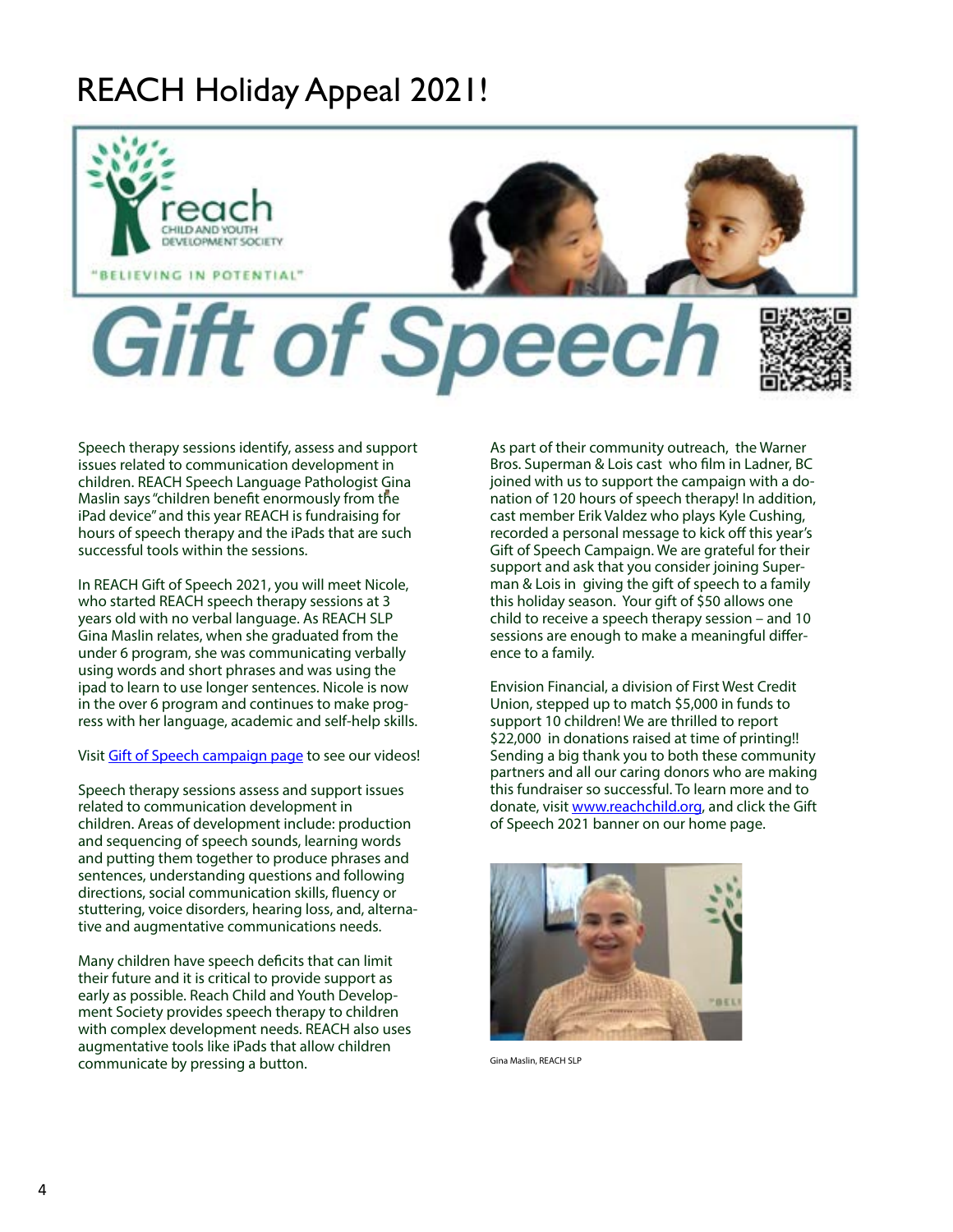# Fall Celebrations!





As well as Diwali (front cover), Thanksgiving and Halloween were celebrated by North and South Delta preschools! Visits to the pumpkin patch and dress up parades made October special and here are some highlights.











### Safe Winter Activities

It's hard to believe that winter is just around the corner, sometimes it feels like 2021 barely started! Are you looking for some fun things to do with your friends and family of all ages? Here are some ideas that can be safe to do during the Covid-19 Pandemic.

- 1. Go for a hike! Get the family and your dog (if applicable) and check out these local trails: Boundary Bay Regional Park. Brunswick Point. Burgs Bog Delta Nature Reserve. Deas Island Regional Park. Reifel Bird Sanctuary (one of my favourites, bring bird seed to feed the unique birds!)
- 2. Complete a puzzle.

Puzzles are a great family/team building exercise. Thrift stores are a great place to look for puzzles! Check out these stores:

Delta Hospital Auxillary Thrift Shop. Talize Thrift Store. The Salvation Army Thrift Store

3. Bake a new recipe!

Find a new holiday recipe and bake it together. It's a great way to teach new skills, reinforce math skills and start a family tradition.

4. Feed the birds!

While plants sit dormant in winter, birds are still active, providing a great opportunity to aid our feathered friends. Kids can have fun making a simple birdfeeder!

 Collect pinecones out in a nearby park. Spread peanut butter (if there are no allergies) on the pine cone. Sprinkle bird feed on the pinecone (can be found at Dollarama). Tie a string and hang on your tree!

5. Camping in the living room!

We can all use a change of scenery! Why not turn your living room into a bedroom and have a family camp out! Create tents with sheets draped over furniture. Make sure to bring some books and read under the tents with flashlights!

Source: emersonhospital.org/articles/winter-activities-families-covid-19-pandemic

Linda Wong, REACH IDP Consultant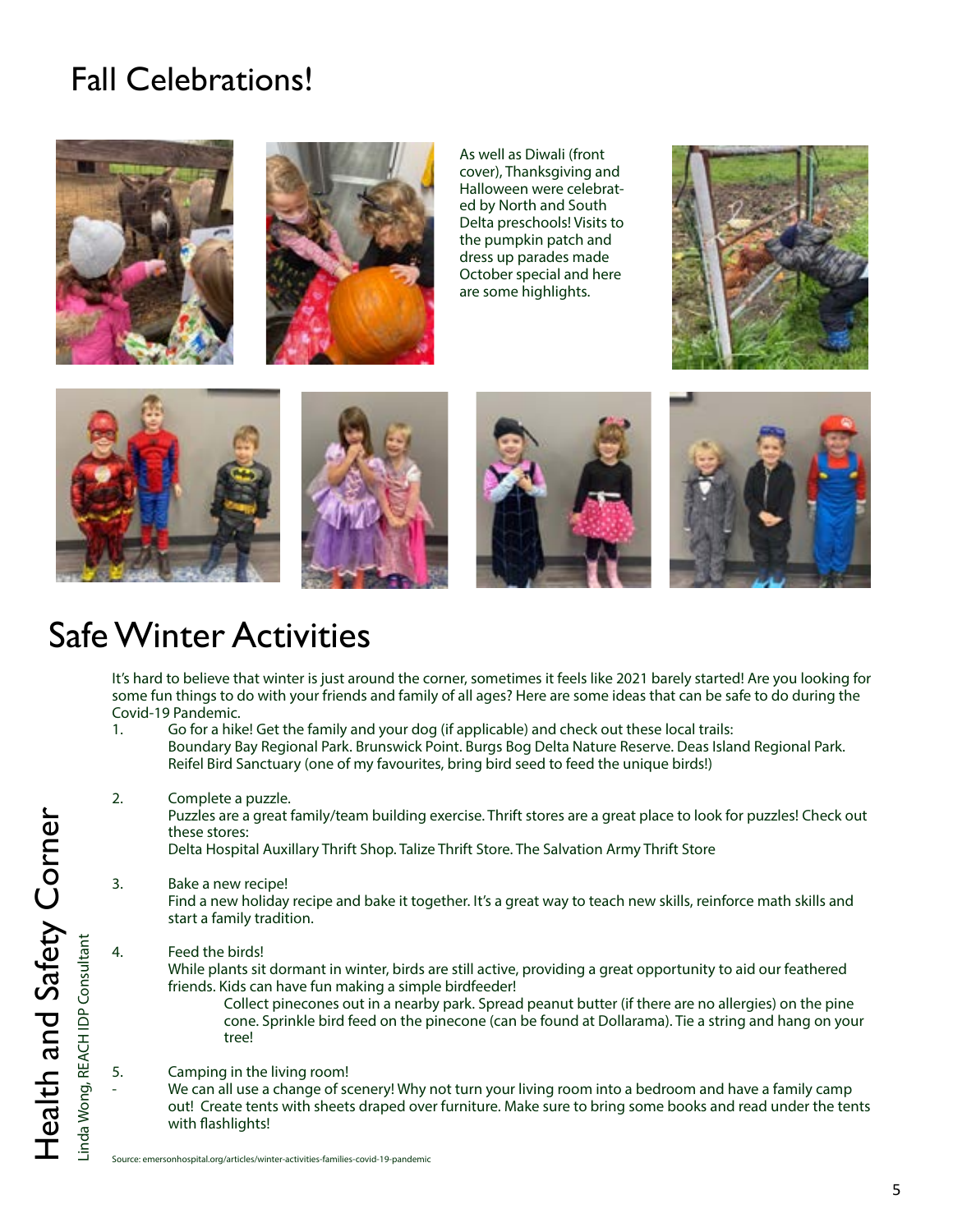# FINDS is gearing up for 2022!

FINDS Children's Exchange thrift store will be accepting donations starting January 2022, with the store planned to open 3 days per week in March, providing COVID-19 restrictions allow.

FINDS welcomes gently used donations of children's clothing, books, toys and baby supplies! We offer a wide variety of gently used and well organized items to our community.

Please drop donations off at our Ladner location: 5050 47 Ave., inside the Lois E. Jackson Kinsmen Child Development Centre between 9am and 4 pm Monday to Friday.





## Southlands Toy Drive

On November 20th, Century Group Southlands hosted a Christmas at Southlands event where 800 registrants helped light an enormous Christmas tree and enjoyed caroling, festive crafts and community. A toy drive for Reach Child and Youth Development Society was part of the event. Christine Grange gathered 100 toys for REACH children at the event. Development Manager Kristin Bibbs picked up the toys from Christine at the Southlands Grange Building December 2nd.

Kristin Bibbs, Christine Grange



Manisha Kaila, Renie D'Aquila

### Coast Capital

Sending a big thank you to Coast Capital Credit Union in Tsawwassen for their donation! Manisha Kaila, Assistant Manager, Member Services, presented a \$1500 cheque to REACH Executive Director Renie D'Aquila on November 26, 2021 to support our programs and services.



### Fundraiser Donations!

So appreciative of all those who participated in the Kingfisher Resort and Spa and 50/50 raffles! We raised \$4,800!! Raffle winners were Peter Edwards and Naimh Plaxton.

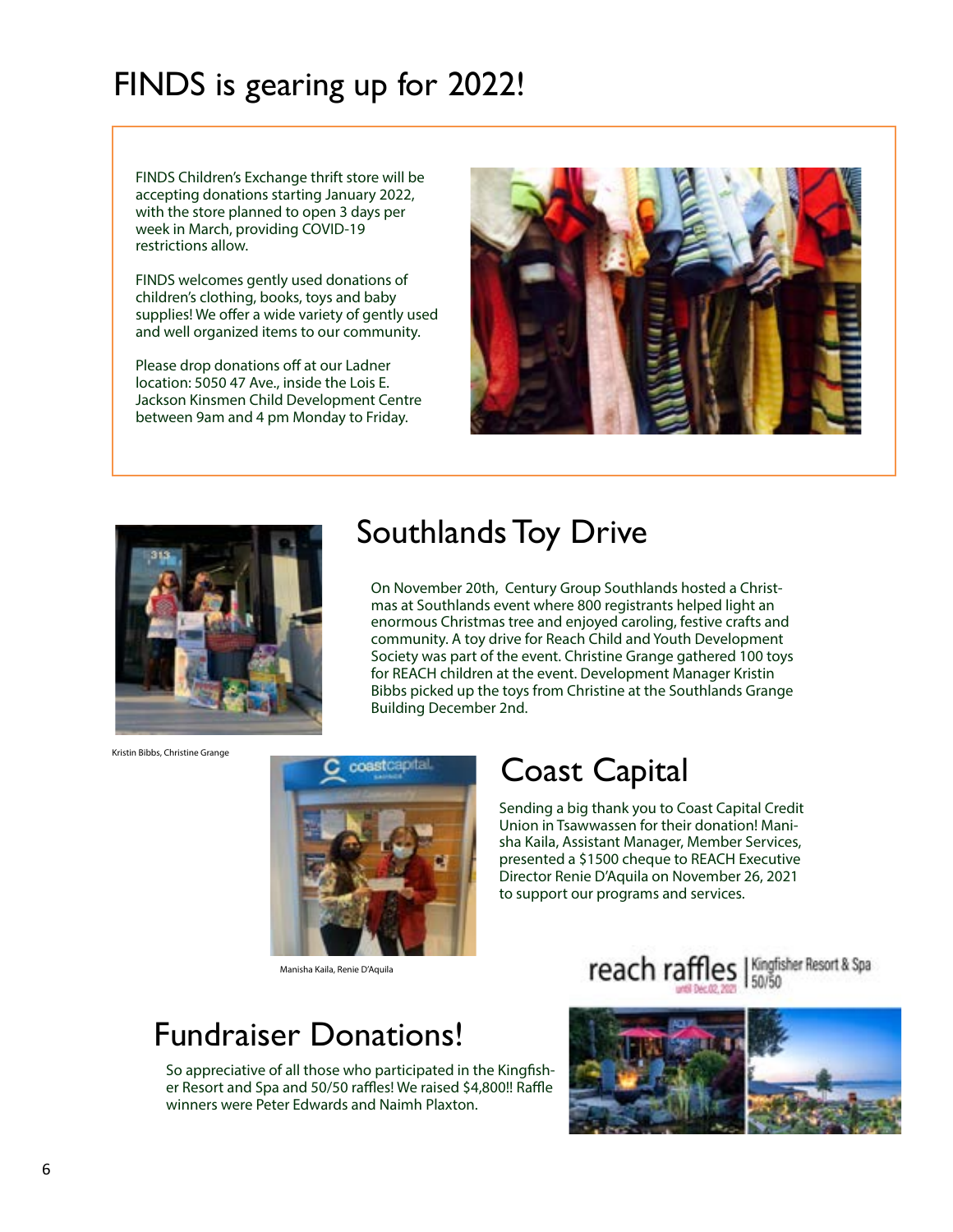# Donation Update: REACH CONNEX program

Camille Netherton, REACH CONNEX Program Manager

In September 2021, REACH was able to allocate donated funds to launch our new Family Connections Program. Currently this program has one consultant working one day per week. We often get call and emails at Reach requesting service for children and youth who may not otherwise fit criteria for our funded programs, this is where the Family Connections Program is filling that gap. Since September 2021, this program has already served 13 families.

REACH Family Connections provides service to families who have children 3 through 19 and have concerns with development, challenges with behaviour or who are struggling to find resources in their community.

In conjunction with families, Family Connection Consultants utilize the strengths of the child and the family to work on the families' priorities to improve quality of life. Consultants may help a family through the diagnostic process, refer to other services in the community or offer direct, attachment focused assistance to build parent capacity or, if warranted, trauma informed behavioural support.

As Consultants we respect where you are in your parenting journey and aim to help you move forward towards your objectives. We know families are the expert on their child and we work together, one on one with parents, to determine not only what strategies will work best in their family but also to prioritize goals and plans.



Preference will be given to families whose children do not have a diagnosis or who do, but have no access to funding.

The REACH Family Connections Program is a free, family-centred service, funded through fundraised dollars. REACH Family Connections serves families in the Surrey, Delta and Langley communities. "

### Environmental Corner



Karen Field, REACH PBS Consultant

We understand that glitter can add a special festive touch. However, did you know that most glitter is made from plastic? Very tiny, can't-recycle pieces of plastic. Don't forget that it can be part of greeting cards, wrapping paper and other packaging you receive during the holidays. This causes contamination with these items — a mixture of material — so they aren't accepted for recycling. Aim to reduce your use of anything glitter-adjacent to ensure you can recycle more.